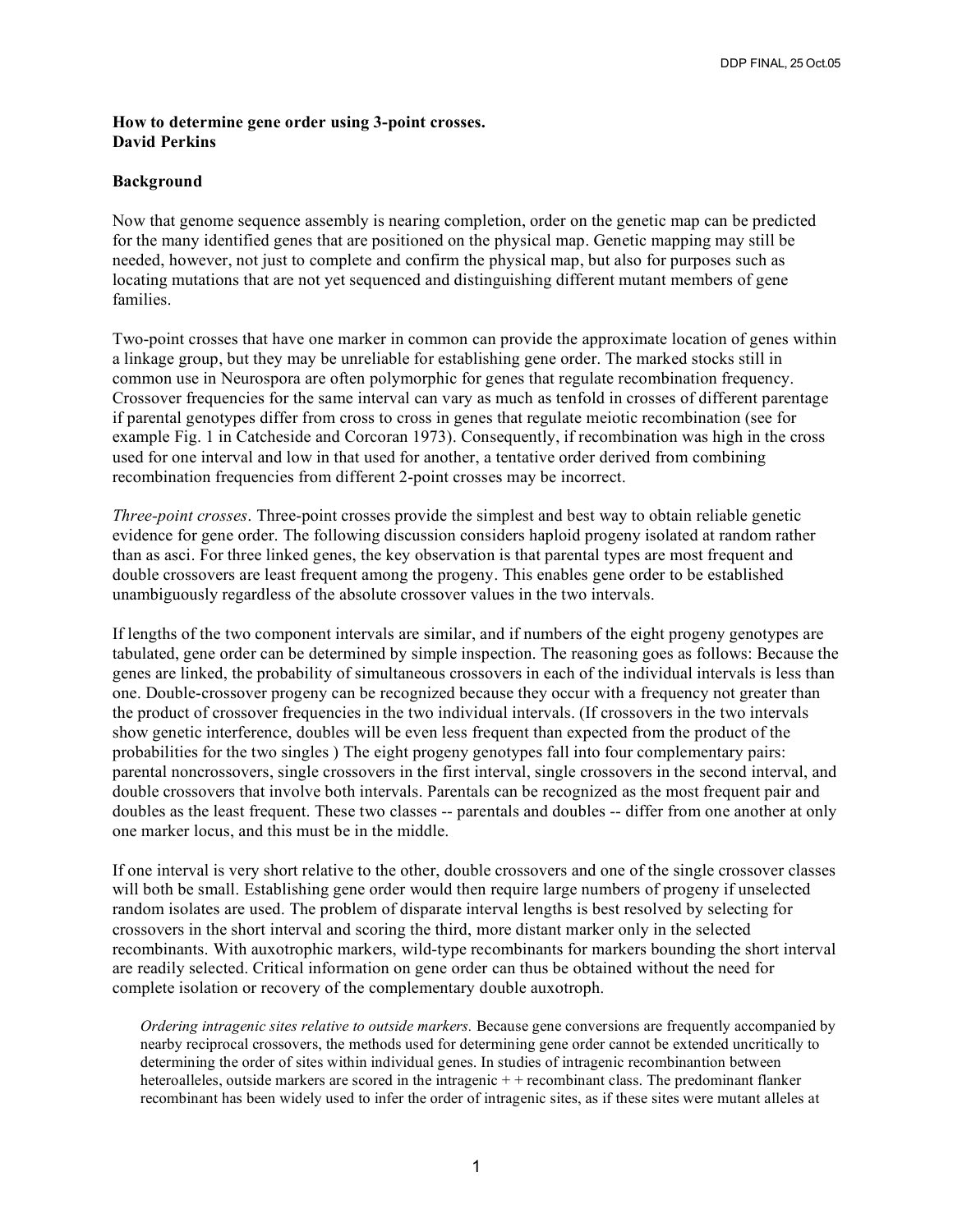different loci. However, contradictary results on the order of sites in the *am* gene were obtained when different flankers were used. In an effort to explain the apparent contradiction, Bowring and Catcheside (1999) used very close molecular markers as flankers. Their results confirmed that gene conversions are often accompanied by a nearby reciprocal crossover. They showed that the crosover occurs as a second event, outside the conversion tract, and that the apparent order of sites can be reversed if flanking markers on the two sides are at different distances from the selected gene that underwent intragenic recombination.

Three-point and multiple-point test-crosses were used from the earliest days of mapping in organisms such as Drosophila and maize. Sturtevant and Beadle, in their 1939 textbook, used an example from Drosophila to show how gene order can be determined unambiguously simply by inspection of 3-point data (as in the tables below). Lindegren (1936) used 3-point ascus data to construct the first genetic map in Neurospora. 20 years passed, however, before extensive 3-point data from random isolates were used for mapping in fungi (e.g., Newmeyer 1957, Perkins 1959).  $\setminus$ 

*Crosses with more than three linked markers*. Presence of more than three linked markers in the same cross increases information on gene order, but it also increases scoring difficulties and introduces the possibility that ratios will be skewed because multiply mutant progeny or those with certain combinations of markers are poorly viable. Gene order is not immediately obvious when 16 or 32 classes of progeny are produced. In this situation, the easiest way to interprete the data may be to consider the loci three at a time.

*Using duplication coverage to determine gene order*. When strains with recessive markers in normal sequence are crossed with a duplication-generating insertional or terminal translocation, a marker is known to be included in the translocated segment (i.e., to be 'covered') if the duplication progeny are dominant. Conversely, when duplication progeny are recessive for a liniked marker, the gene is known not to be covered. This holds true no matter how close to a breakpoint the marker may be located. ). See *How to use duplication-generating rearrangements in mapping*.

Linkage tests that employ duplication-producing rearrangements can be thought of as 3-point crosses. With insertional rearrangements, if a recessive marker is heterozygous and covered in duplicatgion progeny, it must lie between the two breakpoints in the donor chromosome. If the marker is not covered, determining whether it is left or right of the translocated segment requires a second, noncovered marker in the donor chromosome. With terminal rearrangements, a covered marker must lie between the breakpoint and the terminus of the donor chromosome, while a marker that is not covered must lie between the breakpoint and the centromere. For illustrative examples, see Perkins (1986).

## **Procedure**

*Random isolates from a 3-point cross*. When markers have been scored in a cross where gene order is not known, genotypes and numbers are conveniently listed using a 3-point data sheet such as that shown in Figure 2 from *How to use genetic methods for detecting linkage*. An example is given here, using numbers from an actual experiment.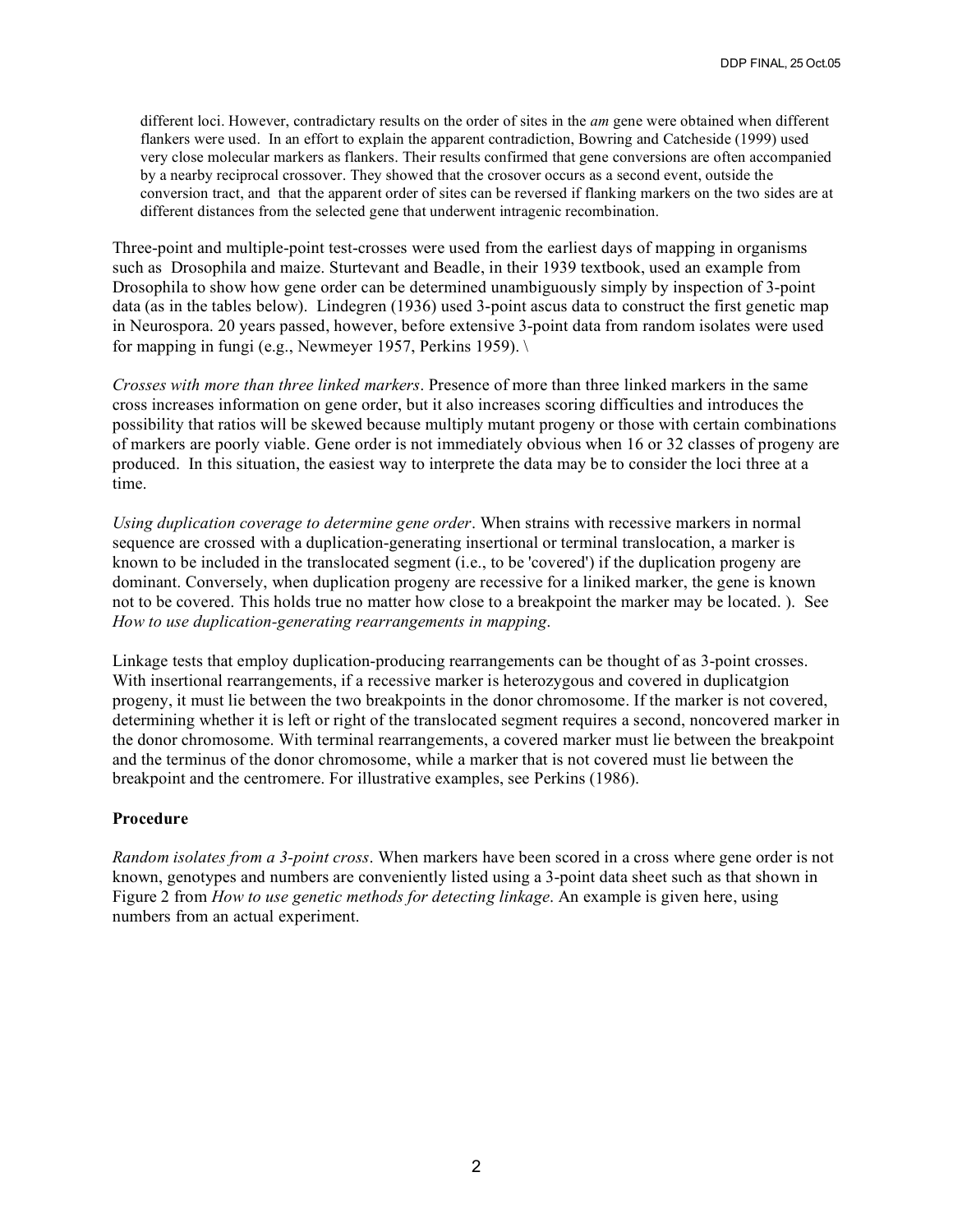| Data as originally tabulated using<br>arbitrary gene order |          |                                                           | Data retabulated using correct order<br>inferred from progeny numbers |          |                       |
|------------------------------------------------------------|----------|-----------------------------------------------------------|-----------------------------------------------------------------------|----------|-----------------------|
| Genotype<br>a b c                                          | Nos.     | <b>Crossover type</b><br>inferred from<br>progeny numbers | Genotype<br>b a c                                                     | Nos.     | <b>Crossover type</b> |
| $+ - +$                                                    | 26       | Parental                                                  | $+ - -$                                                               | 19       | Parental              |
| $- + -$                                                    | 19       |                                                           | $- + +$                                                               | 26       |                       |
| $++ -$                                                     | 1        | Doubles                                                   | $+++$                                                                 | 14       | Singles               |
| $- - +$                                                    | $\theta$ | Regions $1 \& 2$                                          |                                                                       | 13       | Region 1              |
| $+ - -$                                                    | 7        | Singles                                                   | $+ - +$                                                               | 7        | Singles               |
| $- + +$                                                    | 5        | Region 2                                                  | $- + -$                                                               | 5        | Region 2              |
| $+++$                                                      | 14       | Singles                                                   | $++-$                                                                 | 1        | Doubles               |
|                                                            | 13       | Region 1                                                  | $- - +$                                                               | $\theta$ | Regions $1 \& 2$      |
| Total                                                      | 85       |                                                           | Total                                                                 | 85       |                       |

Initially, the genes can be listed arbitrarily in any of the three possible orders *a b c*, *b a c*, or *a c b*.. Completion of the tally should reveal which two complementary classes are the most frequent and which two are the least frequent. Two times out of three, the initial tabulation will show the genes in an incorrect order, as shown on the left in the example. The data can then be retabulated showing genes in the correct order and with progeny genotypes correctly identified as parentals, singles, or doubles, as in the table on the right. Organizing the data in this way facilitates calculating crossover frequencies. (Both single and double crossovers must, of course, be used in deriving the value for each interval.) One hundred progeny is usually a reasonable number to isolate initially. If an allele at one locus is lethal or cannot be scored, the scorable member of each complementary class will provide the needed information.

(What is 'left' and what is 'right' in each linkage group is based on convention.)

*Gene order from duplication coverage*. Enough progeny are needed to distinguish whether alleles at a duplication-linked marker locus show a dominant:recessive ratio of 2:1 or 1:2. See *How to use duplication-generating rearrangements in mapping*. For diagrams and examples, see Perkins (1986). For lists of duplication-generating rearrangements and descriptions of their properties, see Perkins (1997). For map positions of the duplications they produce, see Fig. 2 in Perkins (1977) or the *Duplication Coverage* figure on page 68 in Perkins *et al.* (2001).

## **References**

Bowring, F. J., and D. E. A. Catcheside. 1999. Evidence for negative interference: Clustering of crossovers close to the *am* locus in *Neurospora crassa* among *am* recombinants. Genetics 152 965-969.

Catcheside, D. G., and D. Corcoran. 1973. Control of non-allelic recombination of *Neurospora crassa*. Austr. J. Biol. Sci. 26: 1337-1353.